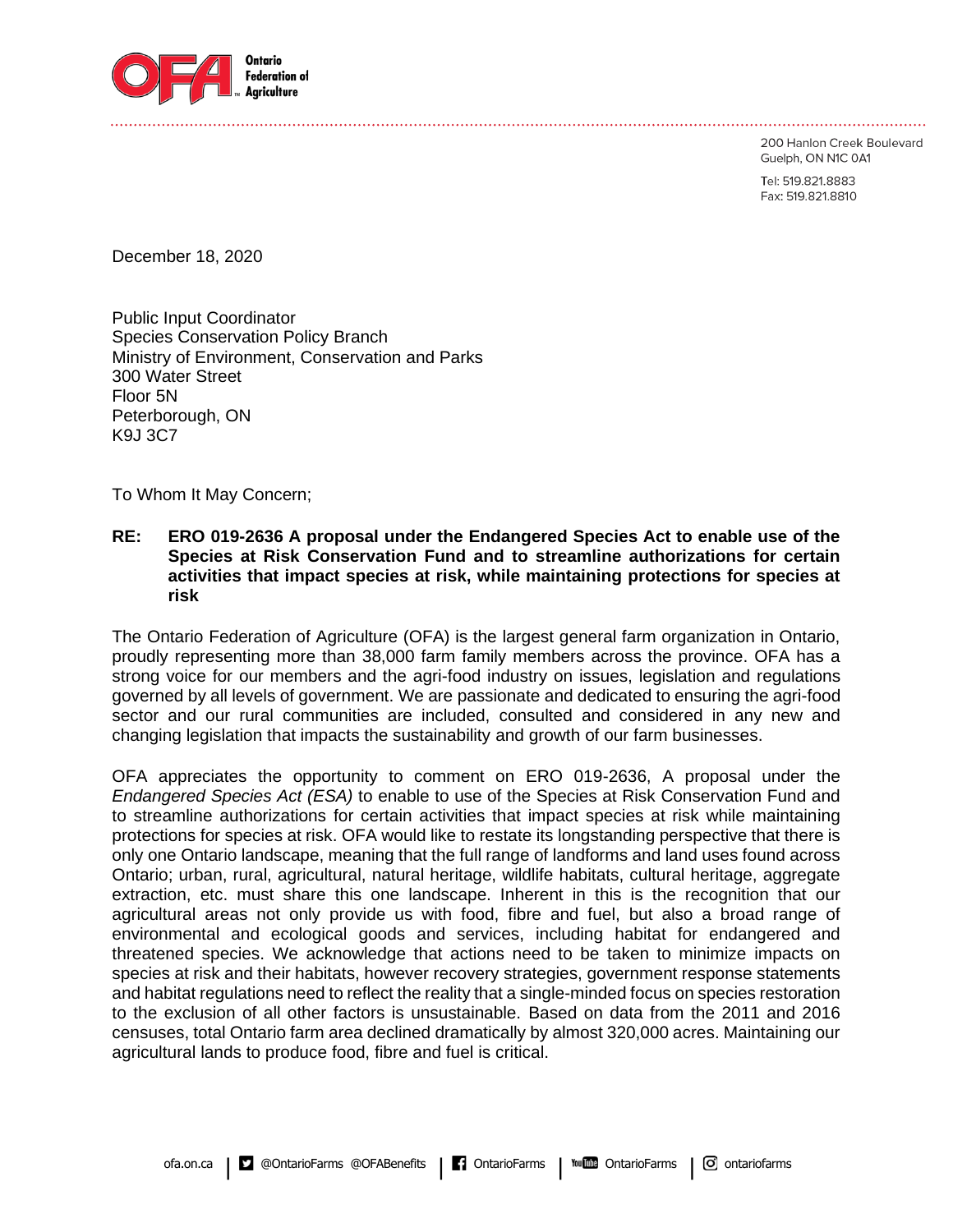# **Part A: Enabling the Species at Risk Conservation Fund**

In general, OFA does not oppose the use of the proposed Species at Risk Conservation Fund to focus on beneficial recovery actions in most suitable locations or in places with enough potential habitat to make a positive impact on species numbers and populations. We recognize some will argue this a "pay for play" scenario, but we see the benefits outweighing the negatives. Putting recovery actions into the hands of experts seems worth it. OFA would like to reiterate our concern as stated in our previous submission on ERO 013-5033: We are concerned that the new provincial board-governed agency, the Species at Risk Conservation Trust, would be open to private developers in addition to municipalities, businesses and individuals. It could provide an easy "out" from compliance with fulfilling one's obligations concerning on-the-ground activities required under the *ESA*.

…………………………………………………………………………………….……

OFA is concerned where the Species at Risk Conservation Trust might undertake "strategic, large-scale, and coordinated actions that would support more positive outcomes for select species at risk". We object to the concept of "repurposing" or "offsetting" land to provide habitat, not only for these specific species but also as a general practice. OFA does not support offsetting habitat destruction in one place by endeavouring to recreate that habitat somewhere else. Our principal objection to offsetting is that it inevitably leads to a loss of agricultural land. As OFA has previously stated, prime agricultural land is the one land use designation that is sacrificed for all other uses, be that be offsetting habitat for endangered or threatened species, wetland offsetting or urban settlement expansions. The principal cause of the loss of agricultural land across Ontario has been urban expansion. Urban areas have grown, consuming not only Ontario's prime agricultural land but also its natural heritage features and areas, depriving flora and fauna of the habitats they depend upon for their survival. Species are endangered and threatened due to urban expansion, not agricultural uses. We doubt created features function as well as naturally occurring ones, and valuable natural features should be protected where they are. Lands required to created endangered species habitat would come from our finite and shrinking reserves of agricultural land. Prime agricultural land is a shrinking resource; one that must be retained for its ability to produce food, fibre and fuel.

For many Ontario farmers, it is an everyday reality that the habitats of many endangered, threatened and special concern species are on and around their farms. From our perspective, the presence of listed species on and around farms should be applauded as a testament to the suitability of agricultural land as habitat for many endangered, threatened and special concern species. However, some may view everyday agricultural activities as a threat and argue for onerous species and habitat protection provisions, provisions which would severely constrain the ability of farmers to continue to produce safe, affordable, local food. Farmers are not compensated for the broad range of environmental and ecological goods and services they provide to Ontarians. The presence of listed species on and around farms should be acknowledged as a societal benefit, and any consequences and costs should be borne by all Ontarians. OFA believes that any financial costs associated with achieving the goal of preserving endangered wildlife and their habitats should be shouldered by the public, not by the individual farmers and other rural property owners. The *ESA* was designed to identify species at risk, protect their habitats and promote stewardship practices that will help protect these plant and animal species. Ontario agriculture is no stranger to this legislation as many habitats of endangered, threatened or species of special concern are found on or around farmland. For some outside our industry, the habitat locale seems to argue for habitat protection at all cost – even over food production. This is not a sustainable solution.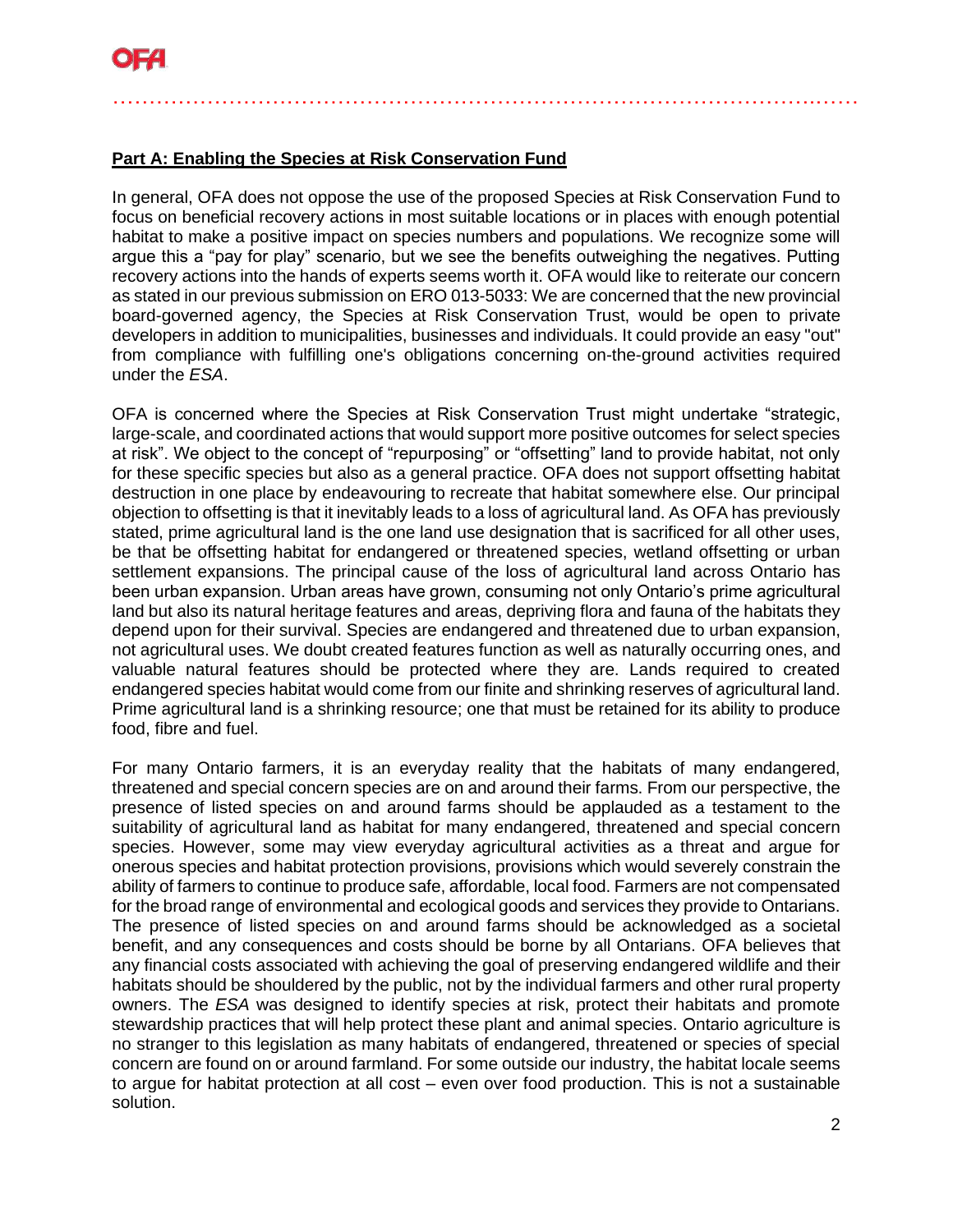# Species to be Eligible Under the Fund

The purpose of the Species at Risk Conservation Fund (the Fund) is to provide for funding for activities that are reasonably likely to protect or recover conservation fund species or support their protection or recovery. The regulatory proposal enables the designation of conservation fund species, which are a subset of species listed on the Species at Risk in Ontario List (O.Reg. 230/08) and enables the setting of associated regulatory charges to be paid by proponents. Six species are being proposed to be eligible under the Species at Risk Conservation Fund, of which four have habitat requirements that intersect with agriculture: Barn Swallow, Bobolink and Eastern Meadowlark, and Eastern Whip-poor-will. Butternut habitat is tangential to prime agricultural land. While OFA has no objections to the proposed species listed to be eligible under the Fund, normal farm practices need to be maintained regardless of the presence of a species at risk on land. Inhibiting normal farm practices and or restricting farmer's the ability to change the crops they grow or livestock they raise may lead to habitat being destroyed discreetly. Maintaining normal farm practices will help maintain species at risk habitat, and strike a balance between conservation and farming.

…………………………………………………………………………………….……

## Calculation of Species Conservation Charges

Recent changes to the *ESA* allow proponents to pay a species conservation charge to the Agency, in relation to certain eligible species. Proposed formulas and costing would be used for calculating a species conservation charge, depending on the proposed conservation fund species. Regarding the proposed Formulas and Costing outlined in the Species at Risk Conservation Fund: Species Conservation Charge Formulas as Costing draft, OFA does not have the in-house expertise to comment on the makeup of these formulas and costing factors but supports the intention of the ministry to update the costing periodically to ensure the charges remain appropriate over time.

However, OFA has some concerns regarding the following proposed conservation species and charge variables, included in the draft consultation document on formulas and costing:

#### *Barn Swallow*

The Barn Swallow is an insectivore, found in Southern Ontario, which builds nests in humanmade structures such as barns and open bridges. Classified as Threatened, the Assessment Report states threats to the Barn Swallow include loss of nest sites (i.e.- the demolition of abandoned barns), loss of foraging habitat such as pastures, and "massive pesticide spraying of fields". Farmers are stewards of the environment, and the purchase and use of pesticides and herbicides is highly regulated in Ontario. Farmers must be certified and licensed to purchase and apply pesticides and herbicides and must do so in accordance with label directions, which include specifications on mixing, application rate and weather conditions. Farmers also work hard to protect their crops using Integrated Pest Management, which focuses on preventing pest or insect problems. The term "massive spraying" assumes that the application of increasing amounts of pesticides and herbicides are somehow beneficial to farmers and that farmers will apply over label directions despite the high cost of pesticides and herbicides, which is completely false.

The species conservation charge for Barn Swallow is proposed to be made available only where nests are unoccupied and calculated based on whether impacts will be to unoccupied nests only, or to unoccupied nests and their structures, and additional charge components. OFA is concerned that the proposed formulas would include the possible protection of unused or abandoned bank barns, where barn swallows sometimes build their nests. Bank barns are outdated, inefficient, and do not suit the needs of 21<sup>st</sup>-century farmers. Efforts to protect farm buildings, principally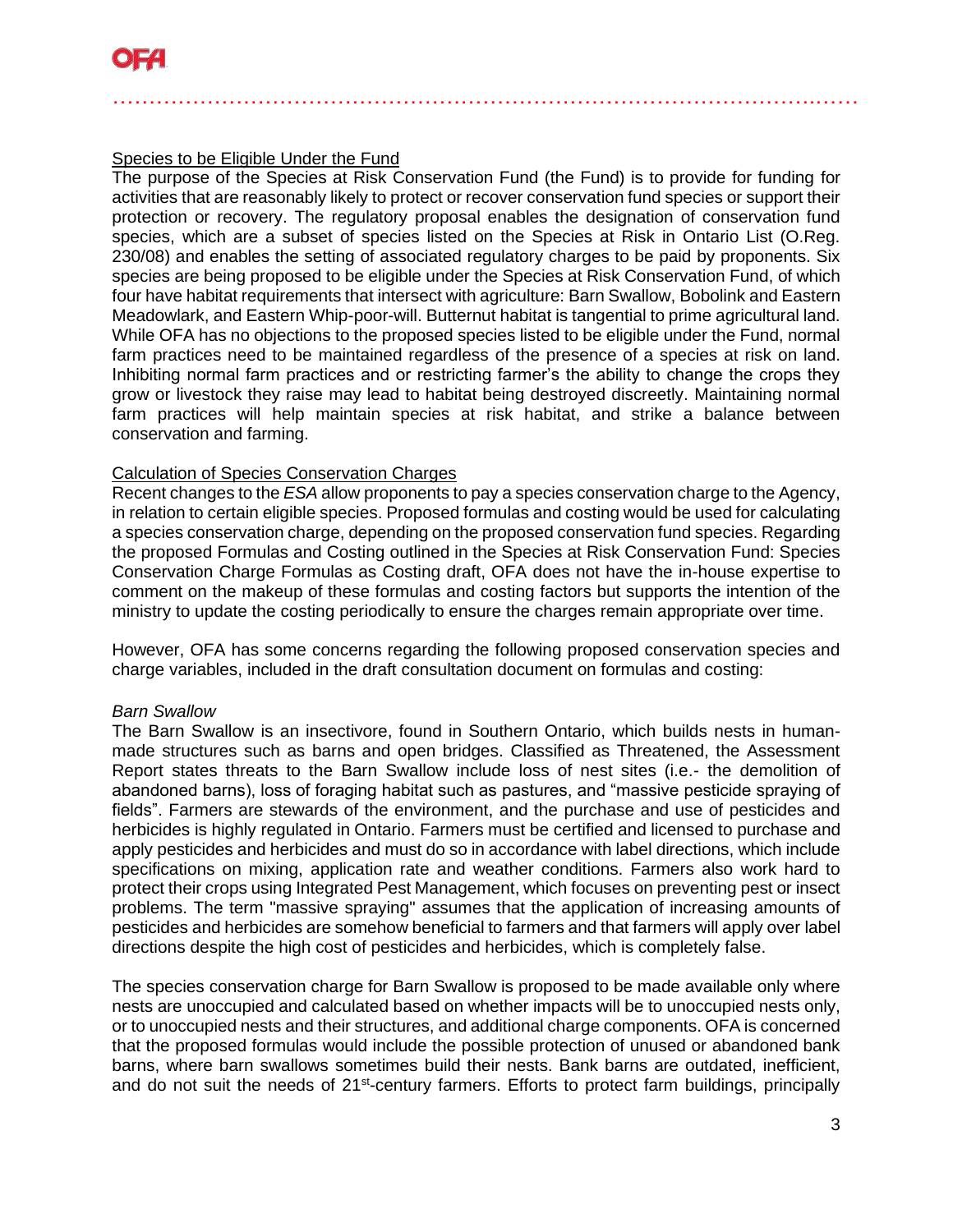

defunct bank barns, are troubling to Ontario's farmers and present an unfair burden on Ontario farm businesses. Unless constantly maintained at the farmer's cost, old, unused buildings will eventually collapse, particularly when they are no longer used to house livestock or poultry. Obtaining insurance for unused barns and structures is expensive, and some farm property insurance providers simply refuse to insure them. Forcing farmers to shoulder the costs and obligations of buildings that serve no day-to-day farm purpose is unrealistic and unfair.

…………………………………………………………………………………….……

The index of variables for Barn Swallow charge formulas include the Beneficial Action variable  $C1_{variable}$  of "cost to purchase and install one nest cup and monitor it for three years". OFA questions where these nest cups are to be installed. Beneficial Action  $M2_{fixed}$  is the "fixed cost per authorization to maintain the structure in a condition that would provide suitable habitat for the species and monitor for three years". OFA questions what type of structure will need to be maintained for this action.

#### *Bobolink and Eastern Meadowlark*

The Bobolink and Eastern Meadowlark are both classified as Threatened species. The Bobolink inhabits tall grass prairie, open meadows, and hayfields. According to the Assessment Report, threats include cutting of hayfields, and a decline in quality habitat, which includes pastureland. The Eastern Meadowlark, inhabits tall grasslands, including alfalfa fields, field borders, roadsides and orchards. Threats to this species include changes inf arming practices, overgrazing of pastures, grassland fragmentation, and pesticides. The decline in pastures suitable as habitat for both species is the direct result of fewer pastured livestock. Farmers have shifted to specializing their activities, focusing on either on crop production or livestock or have shifted away from the more traditional "mixed farm" approach, decreasing the number of livestock on pasture.

The conservation charge for both these species is proposed to be calculated based on the number of hectares of habitats to be impacted and additional variables. The Beneficial Action variable  $C1_{variable}$  is the "cost per hectare to establish habitat, plus maintain and monitor for five years". OFA is concerned that the variable would consider taking land currently in crop production (row crops, vegetables, etc.) as habitat for Bobolink and Eastern Meadowlark. Currently, agricultural operations are exempt from clauses 9(1)(a), 9(1)(b) and subsection 10(1) of the *ESA* when dealing with Bobolink and Eastern Meadowlark, provided they meet the criteria to be considered an "agricultural operation" in O. Reg. 242/08. OFA reiterates the need for this exemption, which addresses concerns that agricultural cropland conversions might be prohibited and provides certainty to farmers who rely upon grass pastures and hayfields for their livestock operations, or who incorporate hay as part of their crop rotation cycle.

#### *Eastern Whip-poor-will*

The Eastern Whip-poor-will is classified as a Threatened species and inhabits a mix of open and forested areas. Assessment Report threats to the Eastern Whip-poor-will include habitat degradation, forest succession, pesticides, predation, and "intensive agriculture". As mentioned in our previous submission on ERO 019-1749, OFA is concerned as to what is meant by the term "intensive agriculture". Significant improvements in crop genetics have led to significantly improved crop yields, not only in Ontario but globally. In many cases, those significantly improved crop yields have been achieved with less fertilizer and herbicide usage.

The species conservation charge is proposed to be calculated on the number of hectares of habitat to be impacted, and additional variables. The Beneficial Action variable  $C1_{variable}$  is "the cost per hectare to establish habitat, plus maintain and monitor for 5 years". Similar to the Bobolink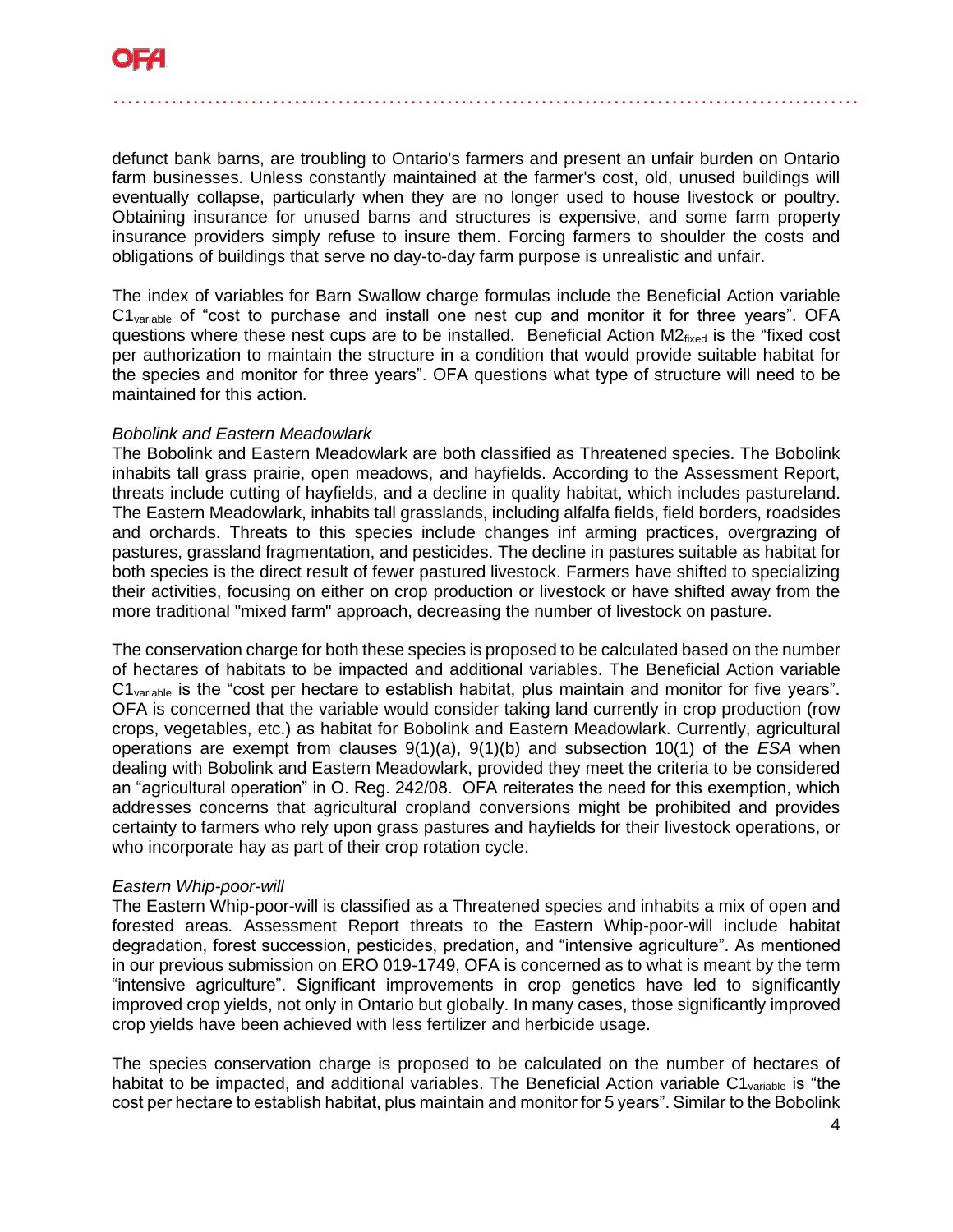

and Eastern Meadowlark, OFA is concerned about where "land to establish habitat" will come from and worries agricultural land will be used to establish new habitat. To reiterate, agricultural lands are a declining resource, and that the majority of land across Southern Ontario is privately own by Ontario's farmers. Agricultural lands are a finite and declining resource, one best utilized to provide food, fibre and fuel.

…………………………………………………………………………………….……

#### *Butternut*

Butternut trees are found growing alone or in small groups in deciduous forests and are classified as Endangered. Threats to Butternut is Butternut Canker, a fungal disease which spreads quickly, killing trees within a few years. The conservation charge for an activity that will impact Butternut is proposed to be calculated on the number of trees to be impacted, their size, whether they will be harmed or killed, and their health assessment report category, in addition to proposed variables. Beneficial Action variable C1<sub>variable</sub> is the "cost per seedling to be planted, including tending and monitoring for five years". The equation does not seem to take into consideration that land currently being farmed would be converted to Butternut trees.

#### Establishing the Species at Risk Conservation Trust

Proposed regulations would establish the Agency, a new provincial board-governed agency, called the Species at Risk Conservation Trust, to administer the Fund. The ESA enables the establishment of the Agency and sets out provisions about its governance, objects and government oversight. The proposal outlines the composition of the Board of Directors, made up of three to five voting directors, and requirements and skills of the collective board members. The skills listed in the proposal include:

- Relevant knowledge or scientific expertise, such as conservation biology, ecology, and Aboriginal Traditional Knowledge and/or Indigenous Community Knowledge
- Corporate governance experience, such as financial management, risk management, strategic planning and out-comes based reporting
- Experience in building strategic partnerships in the area of conservation management.

OFA believes the proposed listed skills and qualifications of the Board of Directors are laudable and approves of a small Board. However, we believe it will be difficult to find this specific skillset in a group of three people. OFA recommends a minimum of five board members, to ensure the required skillset is included in the board. Furthermore, we recommend that a farm organization representative sit on the board, to collaborate, provide input, and advice from an agricultural perspective.

## **Part B: Further Streamlining ESA Authorizations**

O. Reg. 242/08 provides conditional exemptions for proponents from prohibitions in the *ESA.* In general, OFA does not oppose the proposed amendments to the conditional exemptions to make more activities eligible under the conditional exemptions. OFA would like to take this opportunity to again reiterate the need for the exemption for agricultural operations, as listed in O.Reg. 242/08. This exemption provides certainty to farmers who rely upon grass pastures and hayfields for their livestock operations, or who incorporate hay as part of their crop rotation cycle. The exemption addresses concerns that agricultural cropland conversions might be prohibited, in the pursuit of preserving species-at-risk habitats.